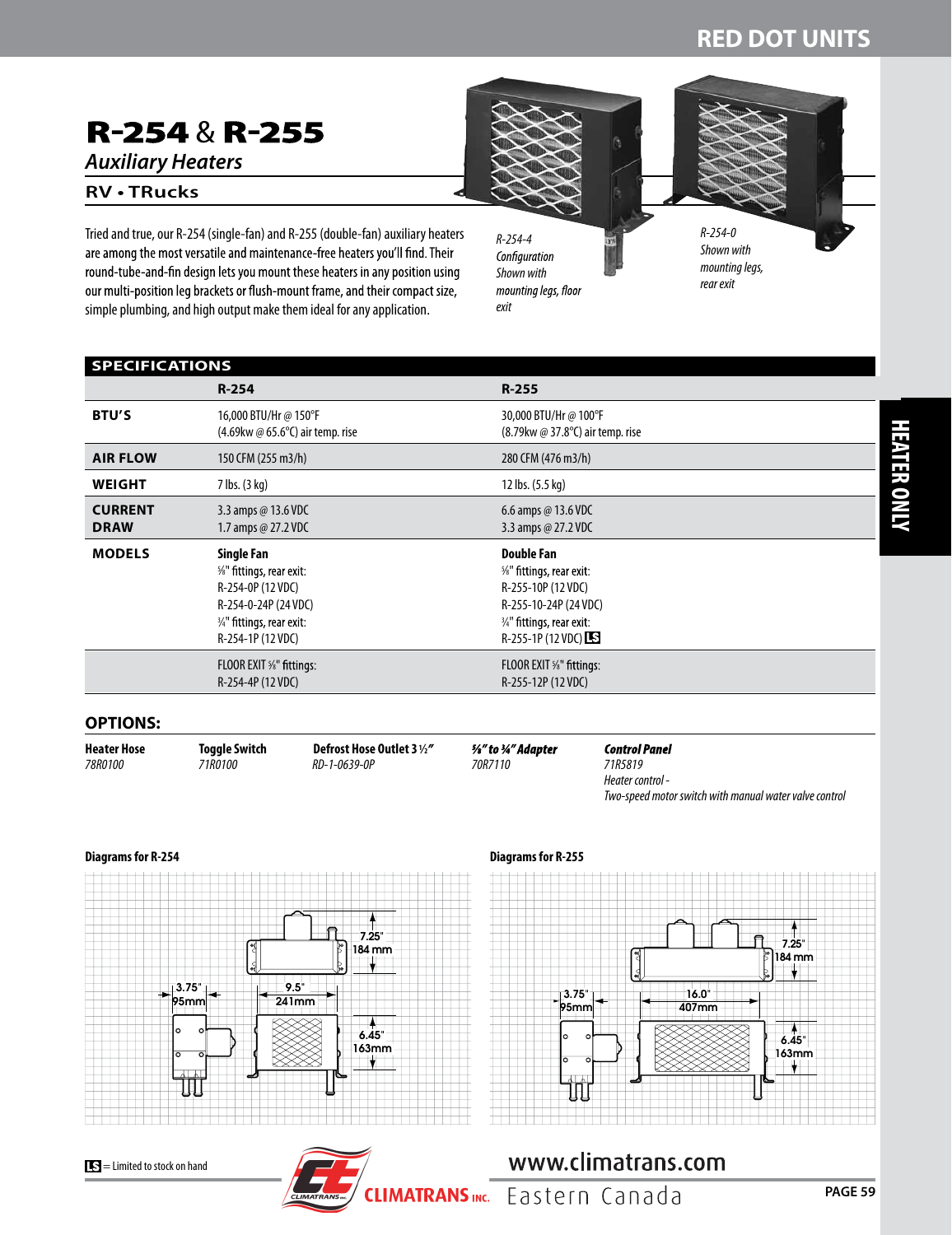# **Auxiliary Heaters**



## **INSTALLATION INSTRUCTIONS**

**NOTE:** R-254 & R-256 HAVE SINGLE MOTORS.



**WARNING: UNIT WARRANTY VOID IF FUSED POWER SOURCE NOT USED.**

**NOTE:** NOT SUITABLE FOR OTHER THAN FRESH WATER COOLING.



**RED DOT CORPORATION** P.O. Box 88790, Seattle, WA 98138

**RD-5-4534-0 (REV. --)**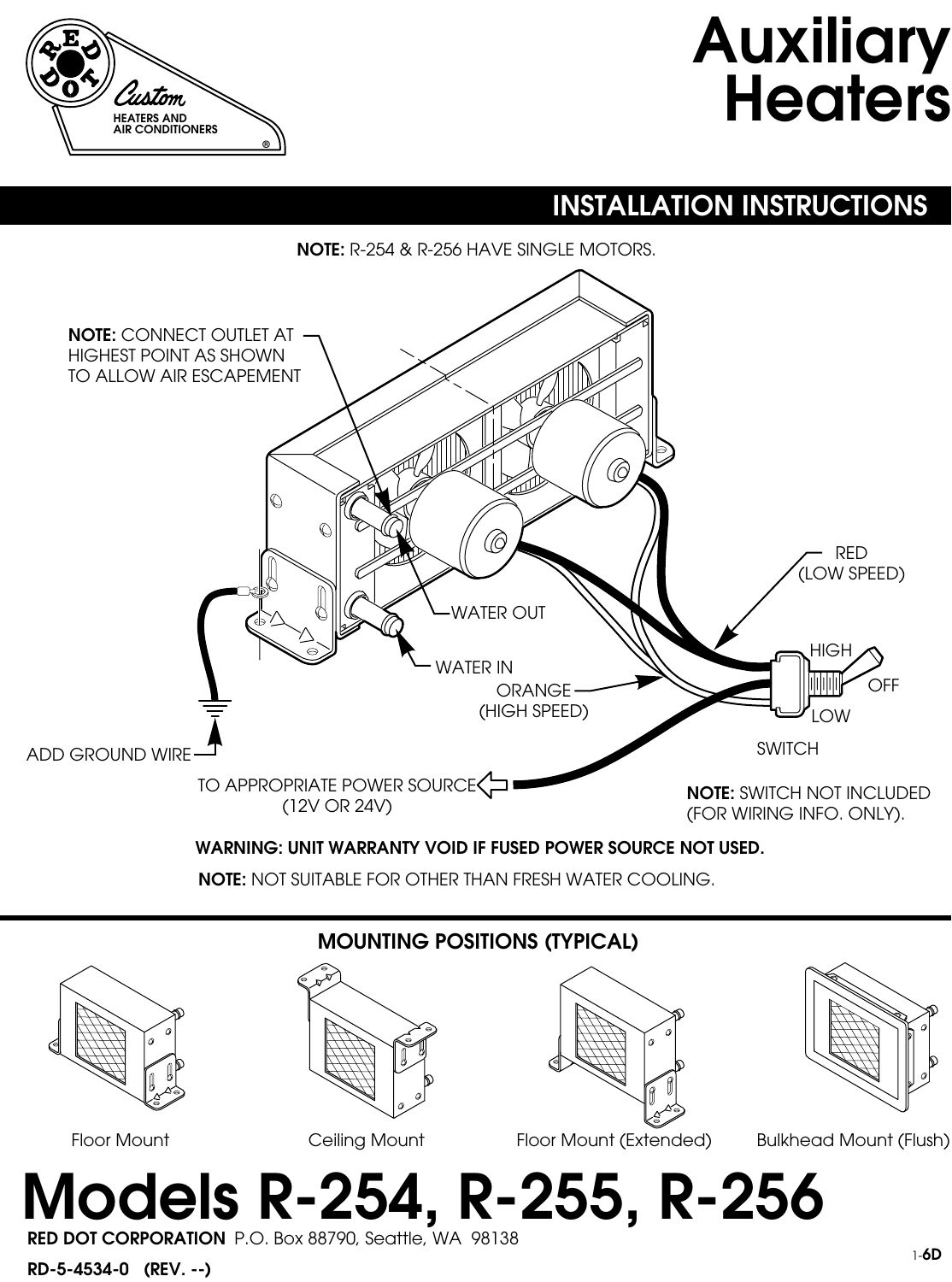

# **Auxiliary Marine Heaters R-257 and R-258**

## **INSTALLATION INSTRUCTIONS**

### **BEFORE INSTALLATION:**

- 13 **Read these instructions.**
- 2. Make a list of all tools and parts you will need to complete the job.
- 3. When working around electrical panels or batteries disconnect the battery or shut off the master power switch.

### A. MOUNTING:

1. These heaters come with a variety of mounting options. Select a location near the deck such that the warm air coming out of the heater will blow into that area you wish to heat. The mounting legs can be used to support the heater from any solid surface. When installing in a vertical bulkhead, the picture frame mounting bracket provides a clean finished look. See Figure 1.



**MOUNTING POSITIONS (TYPICAL)** 



- 2. When selecting a mounting location remember these heaters take air from behind the unit and blow out the front. If the heater is installed extending into an engine compartment, the fumes here will be blown into the cabin. It may be necessary to build an enclosure around the rear of the heater to assure clean air is pulled into the unit.
- 3. A good heater location is often above the engine. If this height is less than three (3) feet there should be no problem purging the heater air and getting a good coolant flow. For lifts greater than three (3) feet, you may need to install an auxiliary circulating pump. If such an installation is made, care should be taken when removing the cooling system pressure cap as coolant in the system could flow out of the fill port.

### **B. PLUMBING:**

- 1. These heaters contain inlet and outlet nipples designed for 5/8 inch diameter heater hose. If the supply and return ports are not 5/8 inch, you will need step-up or step-down adapters.
- 2. When connecting the hoses, use only stainless steel hose clamps.

#### RD-5-8314-0 (REV A)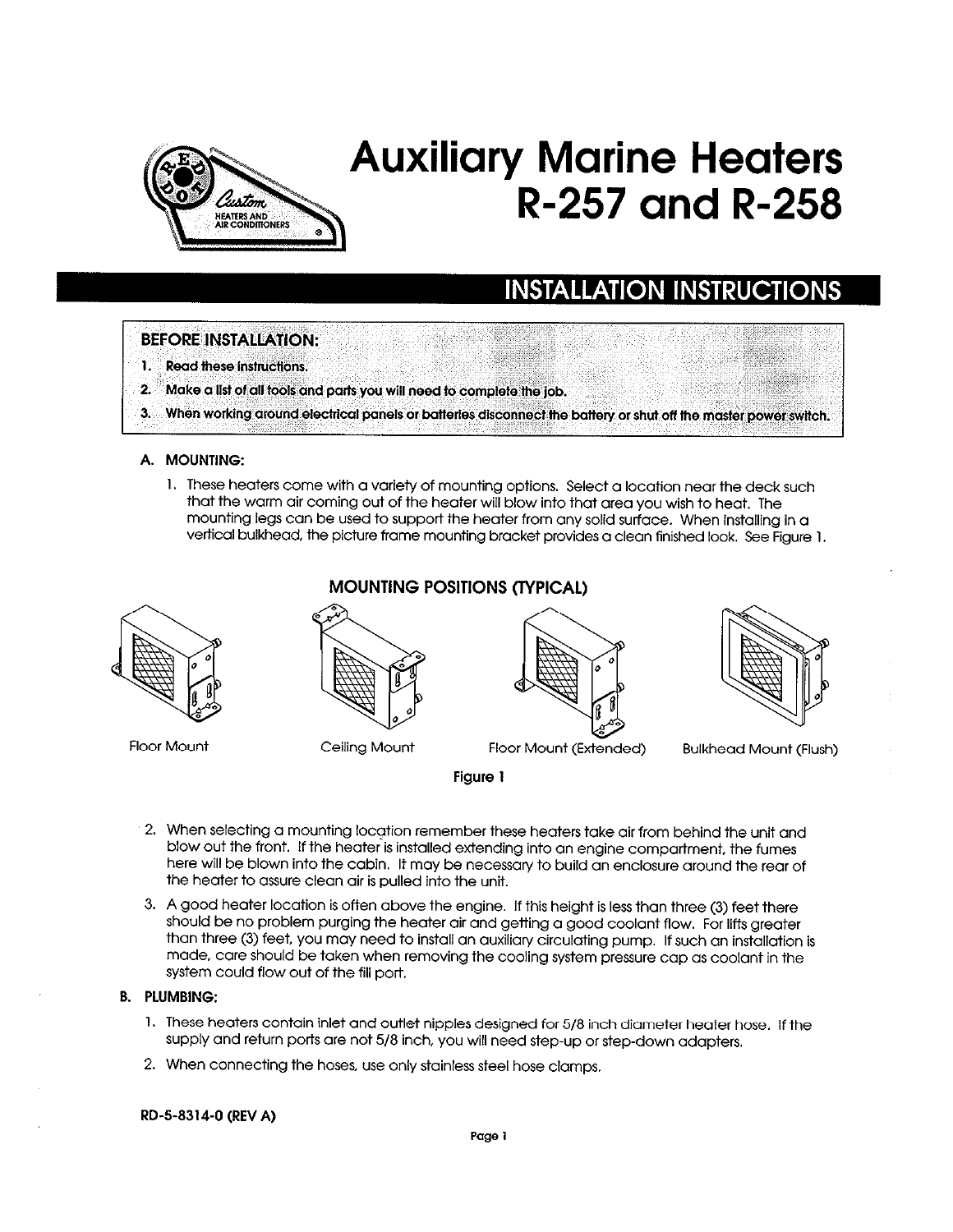- 3. The heater uses hot engine coolant for the source of heat. Connect into the engines fresh water cooling system. The hot coolant (supply) is generally near the top of the engine. The return line connects to the suction side of the water pump. Contact the engine manufacturer for recommendations on supply and return locations.
- 4. The engine must be equipped with a thermostat to keep coolant temperature at or above 165°F.
- 5. If the boat is equipped with twin engines and a hot water tank, it is recommended to connect hoses to the motor that does not supply water to the hot water tank.
- 6. If the boat is equipped with an engine heated hot water tank, it is possible to add the Red Dot heater in series with this unit. The diagram below shows various installations: (See Figure 2.)



- 7. Connect the supply hose to the lower nipple on the heater. This allows the heater to fill with coolant and purge air in the system. The return line connects to the upper nipple.
- 8. Heater hoses should be routed away from sharp corners and properly clamped to prohibit movement.
- 9. If the hose runs are long, it is a good idea to identify one hose with electrical tape at both ends. This makes it easy to identify the supply from the return.
- 10. Once the plumbing system is completed, fill the engine cooling system with an antifreeze mixture. Run the engine for a short time then check coolant level. You will probably have to add additional coolant once the air has been purged from the heater.
- 11. Heater output can be controlled with the high and low fan speeds. If additional temperature control is desired, a water valve (flow control) needs to be placed in the plumbing loop. This could be a simple brass gate valve or one operated with a push-pull cable.
- 12. Shut off valves are sometimes installed on the supply and return lines at the engine to isolate the heater system, should it be necessary.

### C. ELECTRICAL:

- 1. The heater motors and switch in the Red Dot kit have been tested and qualified for a label of "Ignition Protected", as defined in the American Boat and Yacht Council Standards, Section E-9. Testing was conducted per SAE Standard J1171-Marine.
- 2. The motors are 12 VDC, two (2) speed units. A single motor will draw five (5) amps on high speed. The two motor units will draw ten (10) amps. A fuse or circuit breaker should be in the positive wire between the battery and heater to protect from electrical overload.
- 3. These heaters are supplied with a wire harnesses to simplify installation. On the R-257, there is a connector on the heater and on the wire harness. These connectors will plug into each other. On the R-258, a jumper harness is provided to bring the two motors into one wire harness. Once you have plugged both motors into the jumper harness, plug the single end into the wire harness.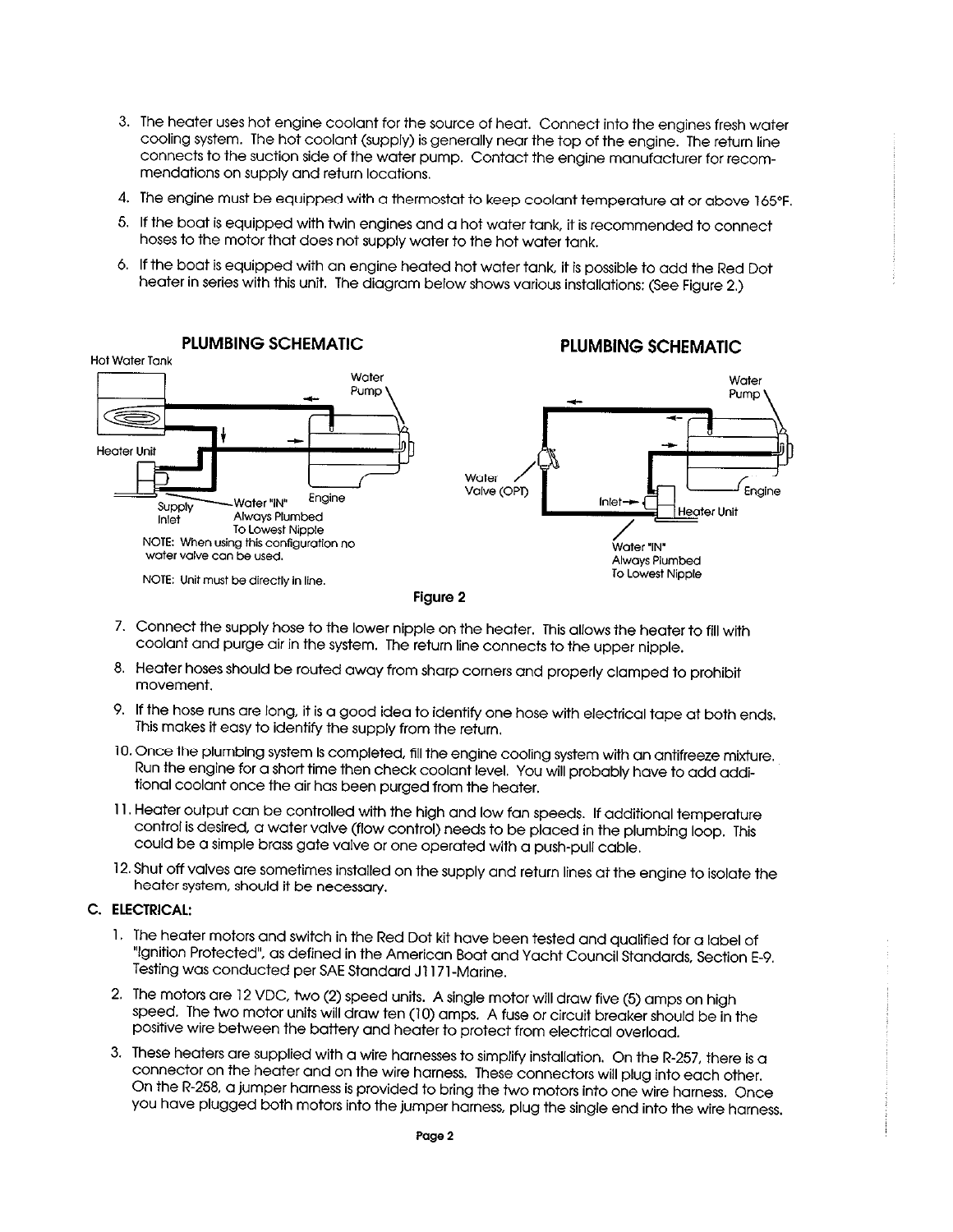A red and black wire exit the wire harness about midway through the harness. The red wire is the positive wire, and the black wire is the ground wire. (See Figure 3.)

- NOTE: If more wire is needed, be sure to use the same size wire.
- 4. All wire connections should be done with crimped type connectors and covered with shrink tubing or electrical tape.
- 5. A wiring diagram for each heater is shown below: (See Figure 3.)

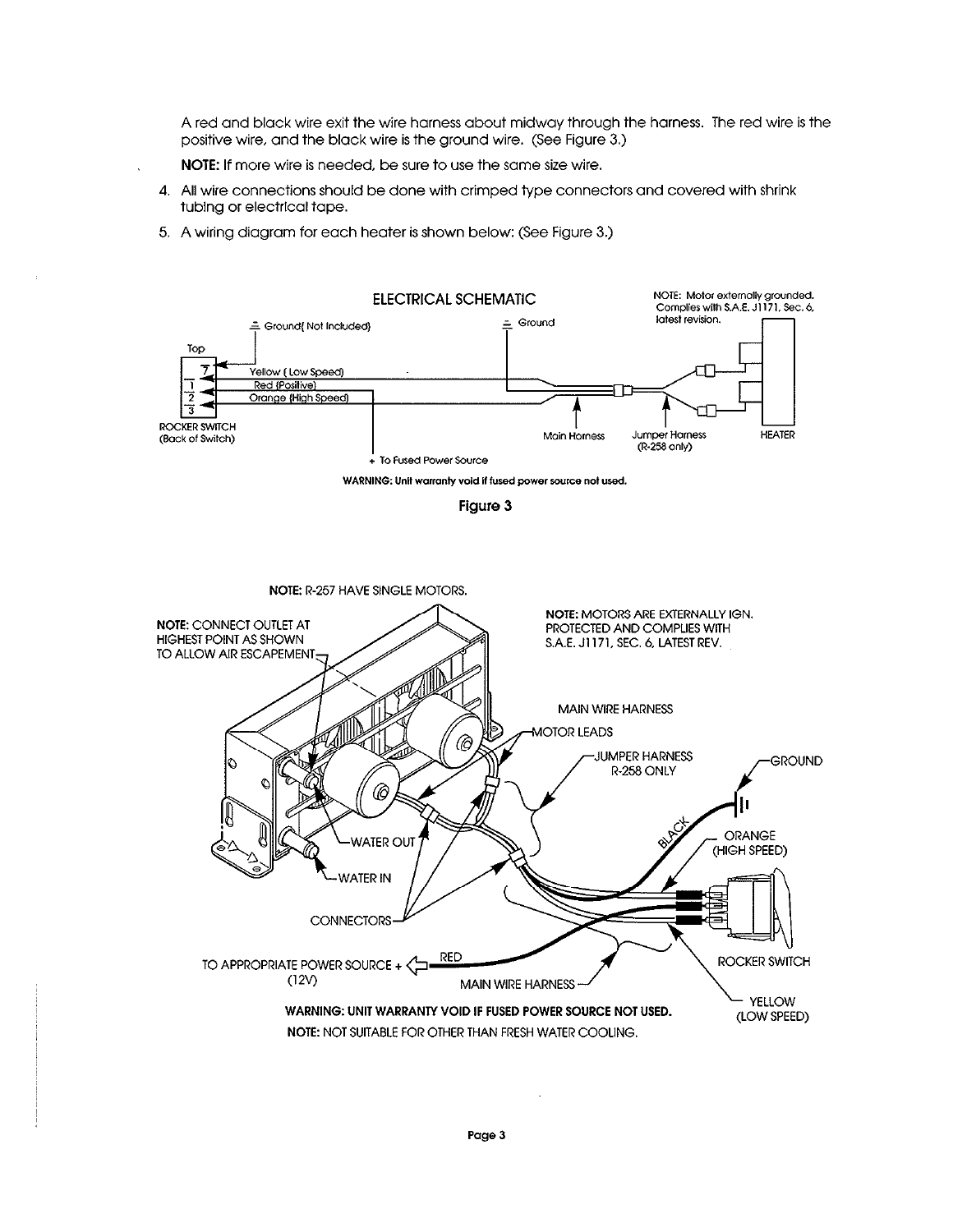## R-295 *Auxiliary Heater (Double Blower)*

With twin three-speed blower motors, the R-295 produces 430 CFM a powerful, compact, and robust heater. A defrost hose adapter is available for ducting air.

| <b>R-295 SPECIFICATIONS</b>   |                                                                   |                                                                                                                                                        |  |
|-------------------------------|-------------------------------------------------------------------|--------------------------------------------------------------------------------------------------------------------------------------------------------|--|
| <b>BTU'S</b>                  | 35,000 BTU/Hr @ 180°F (kw 10.25 @ 82°C)<br>air temp. rise         |                                                                                                                                                        |  |
| <b>AIR FLOW</b>               | 430 CFM (730 m3/h)                                                |                                                                                                                                                        |  |
| <b>WEIGHT</b>                 | 11 lbs. (5 kg)                                                    |                                                                                                                                                        |  |
| <b>CURRENT</b><br><b>DRAW</b> | 16 amps @ 13.6 VDC (high speed)<br>7 amps @ 27.2 VDC (high speed) |                                                                                                                                                        |  |
| <b>UNITS</b>                  | $R-295-0P$<br>R-295-0-24P<br>$R-295-4P$                           | (12 VDC), 5/8 fitting rear exit<br>(24 VDC), <sup>5</sup> / <sub>8</sub> fitting rear exit<br>(12 VDC), <sup>5</sup> / <sub>8</sub> fitting floor exit |  |



### OPTIONS:

*Defrost Hose Outlet Adapter Switch Knob 3 1⁄2" RD-1-0639-0P 71R1150 71R4050*

### *Control Panel*

*71R5821 Heater control – Three-speed motor switch with manual water valve control 71R5823 Heater control – Three-speed motor switch with electronic water valve control*



# R-297 *Auxiliary Double Blower Heater*

## **Truck sleepers**

R-297

The R-297 is a powerful, three-speed floor-mounted heater for cabs used in demanding environments.

| <b>R-297 SPECIFICATIONS</b>   |                                 |                  |  |
|-------------------------------|---------------------------------|------------------|--|
| <b>BTU'S</b>                  | Heating - 28,000 BTU/Hr         |                  |  |
| <b>AIR FLOW</b>               | 300 CFM (510 m <sup>3</sup> /h) |                  |  |
| <b>WEIGHT</b>                 | $9.8$ lbs. $(4 \text{ kg})$     |                  |  |
| <b>CURRENT</b><br><b>DRAW</b> | 6A @ 27V<br>12A @ 13.5V         |                  |  |
| <b>UNITS</b>                  | $R-297-0P$<br>R-297-0-24P       | 12 VDC<br>24 VDC |  |



**6.3"**

**160mm 4.29"**

**109mm**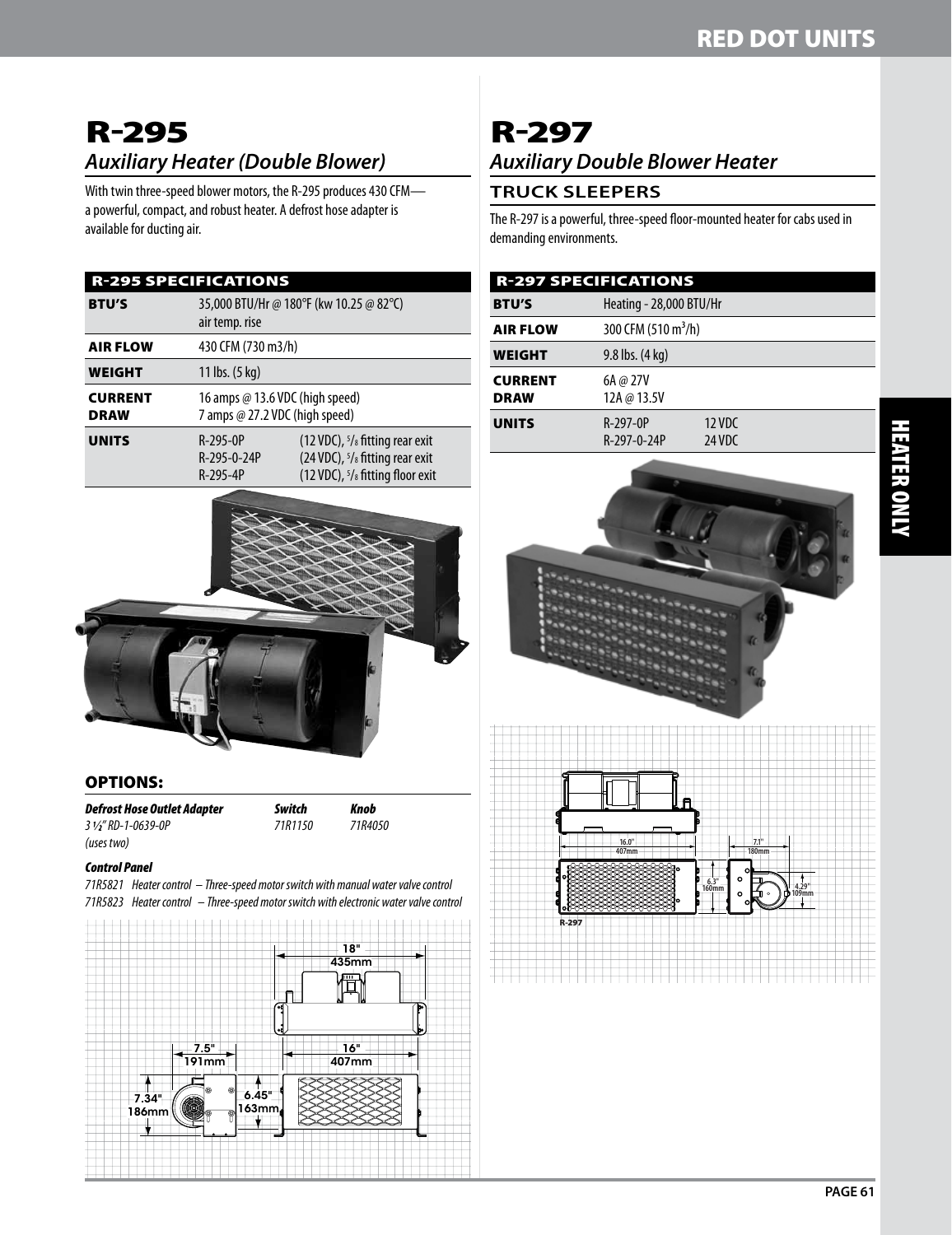

# **Auxiliary Heaters R-290, R-295**

## **Installation Instructions**





**WARNING: UNIT WARRANTY VOID IF FUSED POWER SOURCE NOT USED** NOTE: NOT SUITABLE FOR OTHER THAN FRESH WATER COOLING.

## **MOUNTING POSITIONS**



**RED DOT CORPORATION** PO Box 88790, Seattle, WA 98138 (425) 251-6897 Fax (425) 251-3934 RD-5-8847 REV - For reference only. Subject to change without notice Page 1 of 2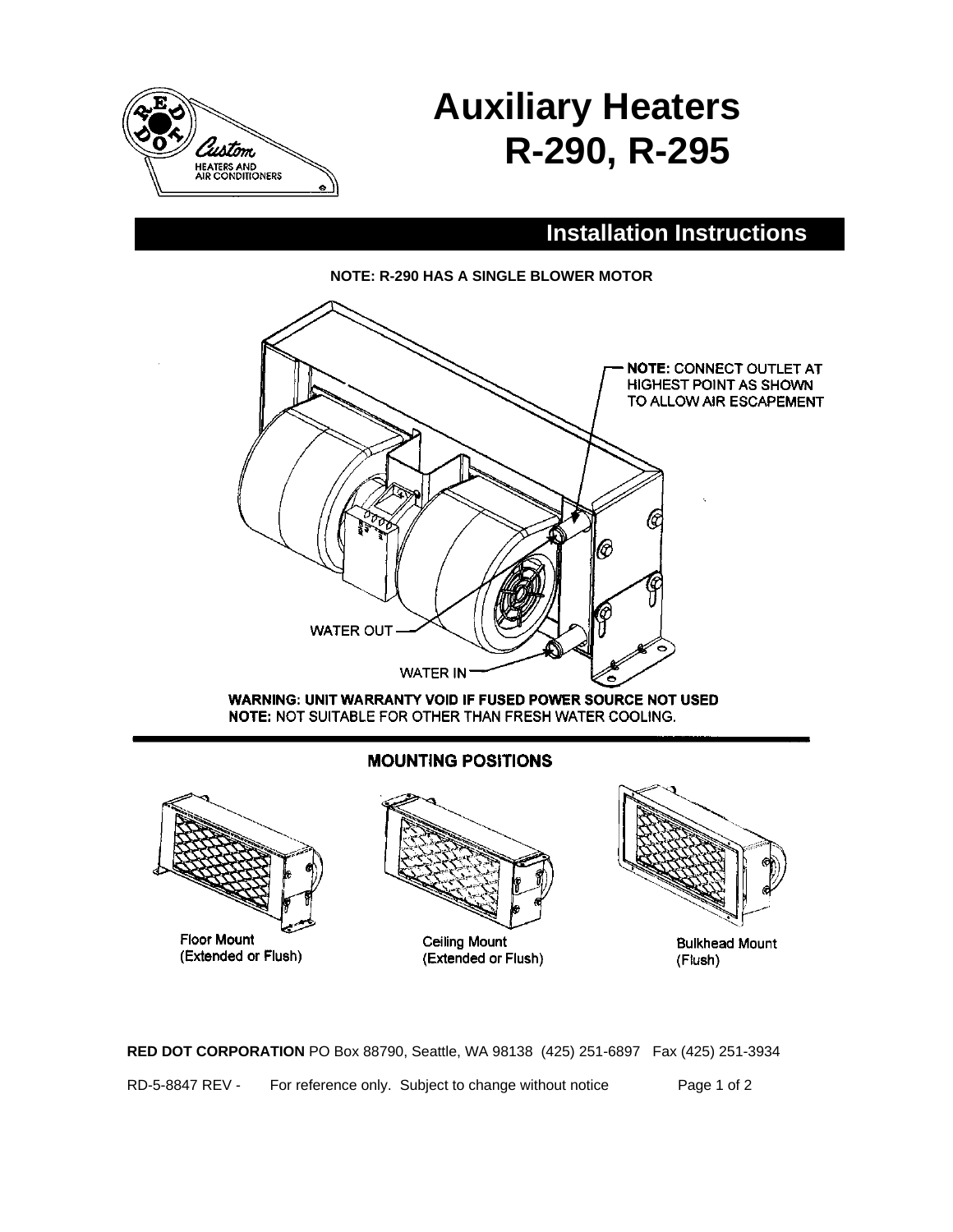

# **Auxiliary Heaters R-290, R-295**



## **WIRING DIAGRAM**

## **WARNING: UNIT WARRANTY VOID IF FUSED POWER SOURCE NOT USED**

**RED DOT CORPORATION** PO Box 88790, Seattle, WA 98138 (425) 251-6897 Fax (425) 251-3934

RD-5-8847 REV - For reference only. Subject to change without notice Page 2 of 2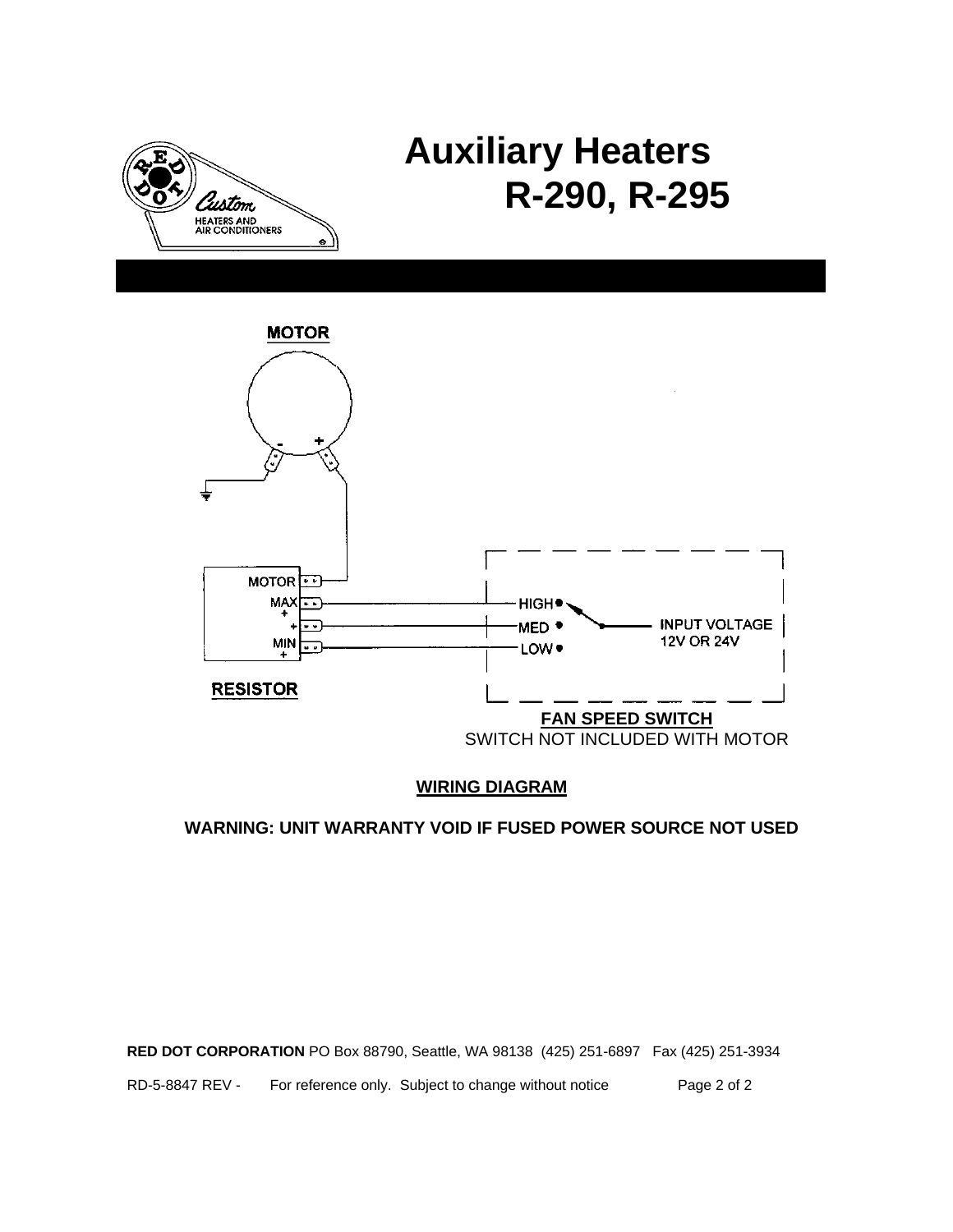# R-2020

*Auxiliary Heater-Defrost and Oil Cooler* **Marine • Industrial • Construction**

### R-2020 SPECIFICATIONS

**BTU'S** Heat –17,800 BTU/Hr @ 100°F (kw 5.21 @ 37.8°C) with water for heat source (BTU's per hour with oil for heat source lower) **AIR FLOW** 165 CFM (280 m3/h)

|                               | $D = 2020$ $AD = 1421$ $IDC$ $D = 2020$ $D = 21D$ $(D + 1)DC$ |
|-------------------------------|---------------------------------------------------------------|
| <b>CURRENT</b><br><b>DRAW</b> | 6 amps @ 13.6 VDC, 3 amps @ 27.2 VDC                          |
| <b>MOTOR</b>                  | One 12 VDC or one 24 VDC single speed                         |
| <b>WEIGHT</b>                 | 10.7 lbs. (4.85 kg)                                           |
| AIN FLVW                      | ווו <i>וכ</i> ווו טט∠ו ואו וט כטו                             |

Units R-2020-0P (12 VDC), R-2020-0-24P (24 VDC)



*Hoses*

## OPTIONS:

*2 1 ⁄2'' Defrost Adapter 72R3601 3'' Defrost Adapter 72R3603*

*Swivel Fittings 70R7600 (Straight 5 ⁄8'' hose) 70R7650 (90° 5 ⁄8'' hose)* 

*78R0250 (Defrost, 2 1 ⁄2" 9ft) 78R0300 (Defrost, 3" 9ft) Switches*

*78R0100 (Heater, 5 ⁄8" 50ft)*

*71R0050 (Toggle, ON-OFF) 71R1210 (Rotary, 3-speed)*

*Mounting Bracket RD-1-0419-0P*

#### *Control Panel*

*71R5817 Heater control – Single speed motor switch with manual water valve control*



# R-3500 HEATER

## *Auxiliary Heater*

## **Crash/Fire/Rescue • Crew Cabs**

The R-3500 crew cab heater was designed with high performance to be able to heat larger cabs in extreme conditions. Its low profile and heavy duty construction allows this heater to be used in various applications.

|                               | <b>R-3500 SPECIFICATIONS</b>                                      |
|-------------------------------|-------------------------------------------------------------------|
| <b>BTU'S</b>                  | Heating - 49,000 BTU/hr @ 180°F<br>(kw 14.35 @ 82.2°C) temp. rise |
| <b>AIR FLOW</b>               | 480 CFM (816 m3/h)                                                |
| <b>WEIGHT</b>                 | 28 lbs. (13 kg)                                                   |
| <b>CURRENT</b><br><b>DRAW</b> | 15.9 amps @ 13.6 VDC                                              |
| <b>UNITS</b>                  | R-3500-1P (12 VDC)                                                |



*NOTE: Gasket on front*



 HEATER ONLY **TER ONLY**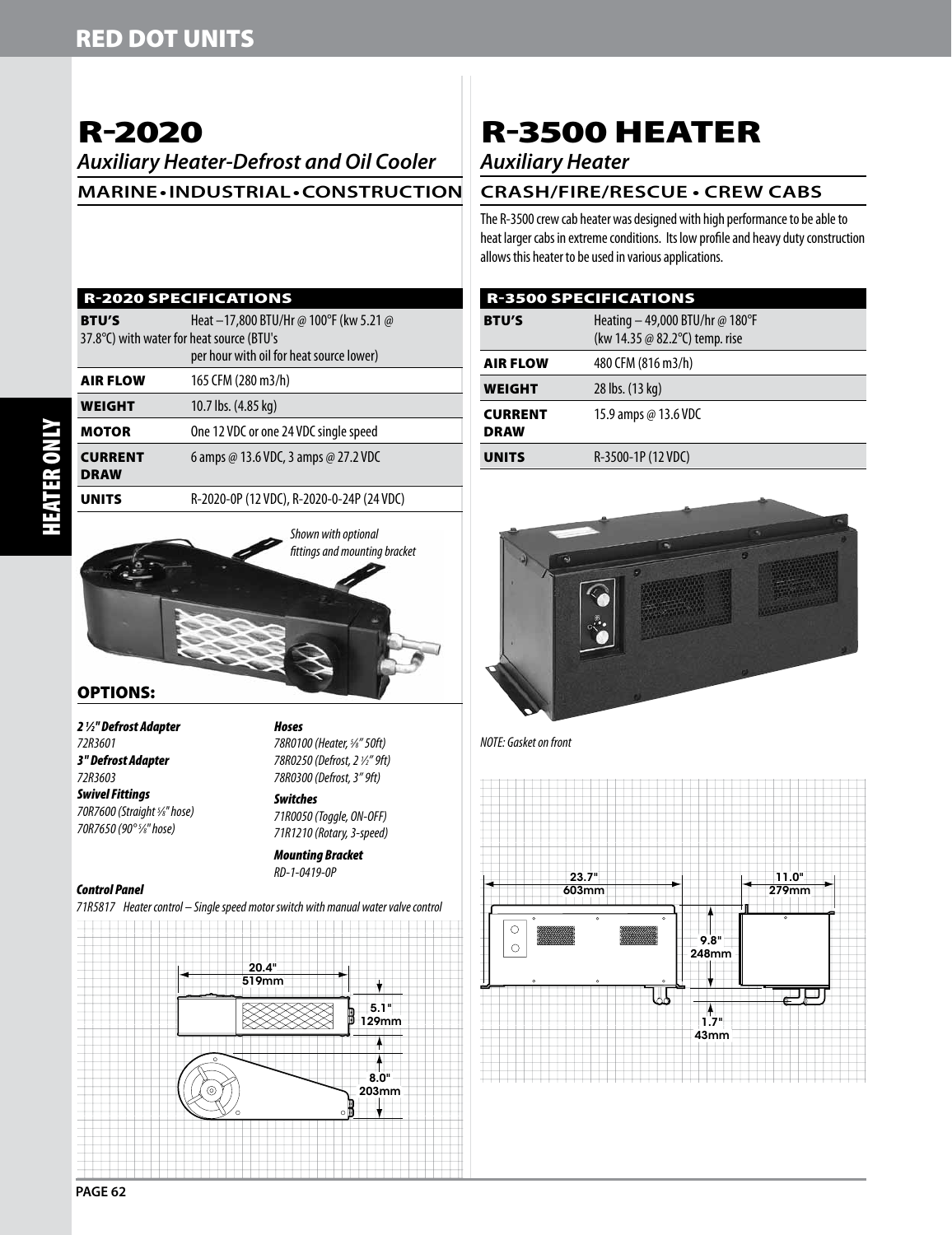

## **RD-1-0439-0 (REV C)**

A. OPTIONAL ITEM

## **ORDERING INFORMATION**

ORDER BY MODEL NUMBER R-2020-0. FOR 24 VOLT APPLICATIONS ADD -24 TO MODEL NUMBER. Additional Cost Items May Be Needed For Installation:

- 1. Control Switch RD-5-5194-0 (3 Speed)
- 2. 2.50" Outlet Assy RD-1-0422-0
- 3. 3.00" Outlet Assy RD-1-0423-0
- 4. 3- Ring 2.5" Outlet Assy- RD-1-1153-0
- 5. Universal Mounting Bracket RD-1-0419-0
- 6. 90° Fitting Assy #8 Female O-Ring & 5/8" Hose Fitting RD-1-0426-0
- 7. Straight Fitting Assy #8 Female O-Ring & 5/8" Hose Fitting RD-1-0425-0

**RED DOT CORPORATION** P.O. Box 58270 Seattle, WA 98138 (253) 575-3840

### **FOR REFERENCE ONLY. SUBJECT TO CHANGE WITHOUT NOTICE**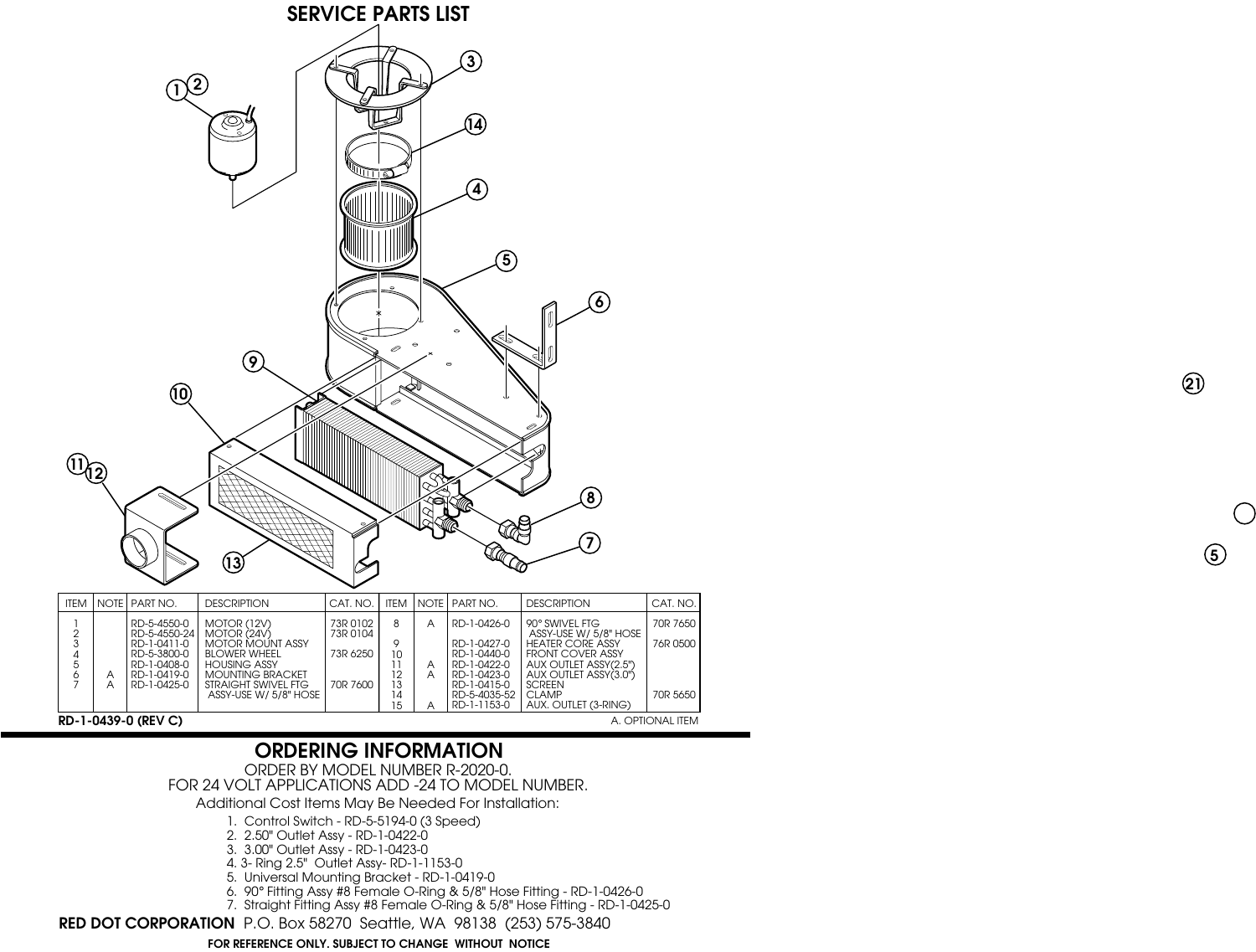

ES PRINTED ON RECYCLED PAPER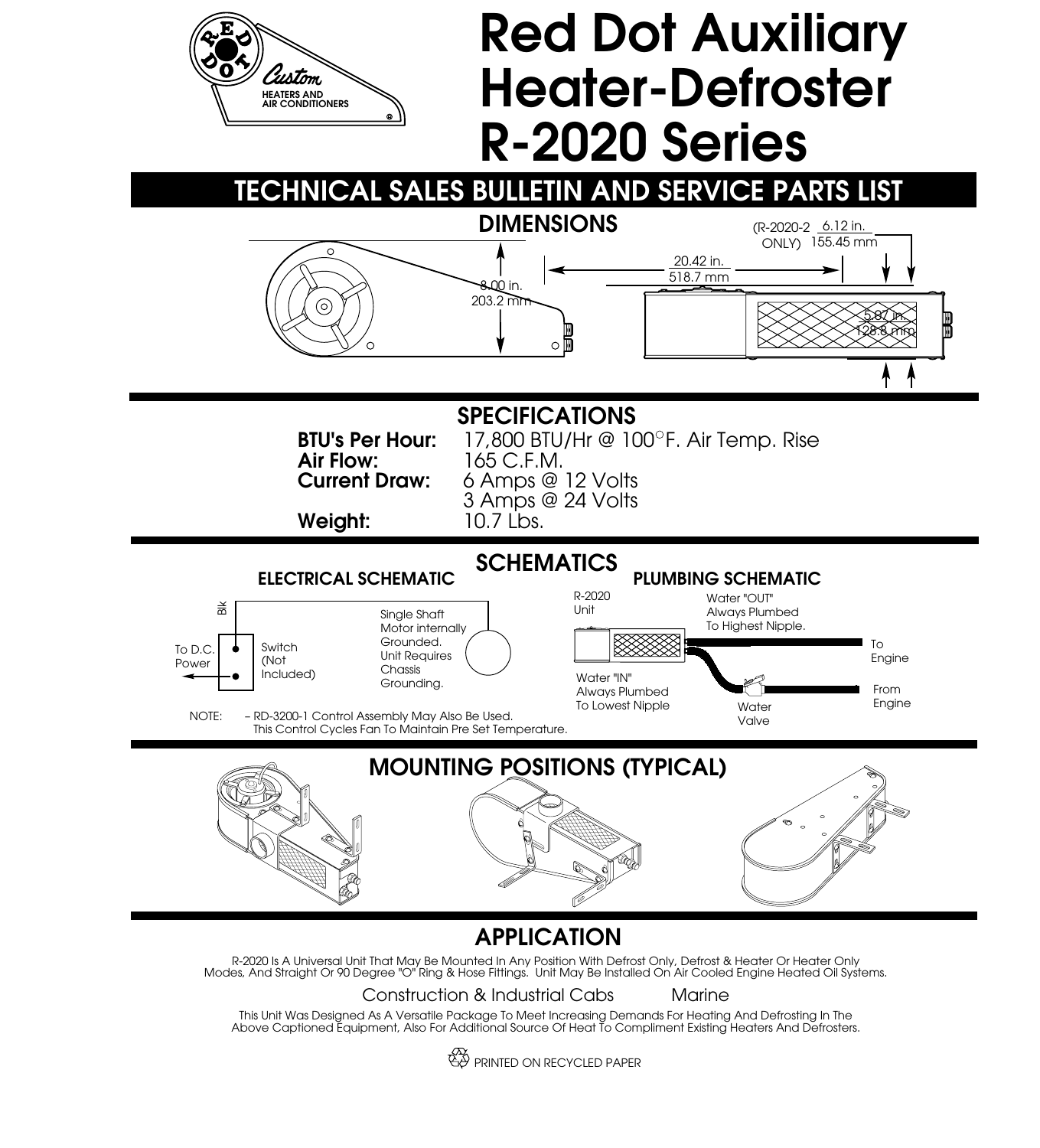# R-3540 HEATERS

## *Auxiliary Heater*

## **Crash/Fire/Rescue • Van • Bus**

Designed for small spaces, the R-3540 delivers high capacity for its size. With a pancake fan design, this unit is quiet and moves close to 200 CFM of air. It has versatile mounting (flat or horizontal) and a resistor for variable speed control.

|                               | <b>R-3540 SPECIFICATIONS</b>                                 |
|-------------------------------|--------------------------------------------------------------|
| <b>BTU'S</b>                  | 22,970 BTU's/hr @ 180°F<br>(kw 6.73 @ 82.6°C) air temp. rise |
| <b>AIR FLOW</b>               | 194 CFM (330 m3/h)                                           |
| <b>WEIGHT</b>                 | 10 lbs. (4.5 kg)                                             |
| <b>CURRENT</b><br><b>DRAW</b> | 4.8 amps $\omega$ 13.6 VDC                                   |
| <b>UNITS</b>                  | R-3540-2P (12 VDC)                                           |



## R-4013H *Heater/Defroster*

## **Construction • Mining • Agriculture • Industrial**



The R-4013H is a compact, versatile, and high-output heater/defroster. Like other Red Dot heaters, the tube and fin coil design allows mounting in any position. A diversion door can be manually or cable-actuated to control defrost and heat output. An optional adapter to the heat outlet turns the R-4013 into a dual defroster or multi-compartment heater.

|                               | <b>R-4013H SPECIFICATIONS</b>                                       |
|-------------------------------|---------------------------------------------------------------------|
| <b>BTU'S</b>                  | Heating - 20,000 BTU/hr @ 100°F<br>(5.7 kW @ 37.8°C) air temp. rise |
| <b>AIR FLOW</b>               | 185 CFM (314 m3/h)                                                  |
| <b>WEIGHT</b>                 | 15.7 lbs. (7.1 kg)                                                  |
| <b>CURRENT</b><br><b>DRAW</b> | 11 amps @ $13.6$ VDC,<br>5.5 amps @ 27.2 VDC                        |
| <b>UNITS</b>                  | R-4013HP (12 VDC)<br>For 24 volt see R-6130 (right)                 |

## OPTIONS:

*Heater Hose 3 1 ⁄2" Defrost 5 78R0100 72R3550*



## *Control Panel*

*71R5819 Heater control - Two-speed motor switch with manual water valve control*

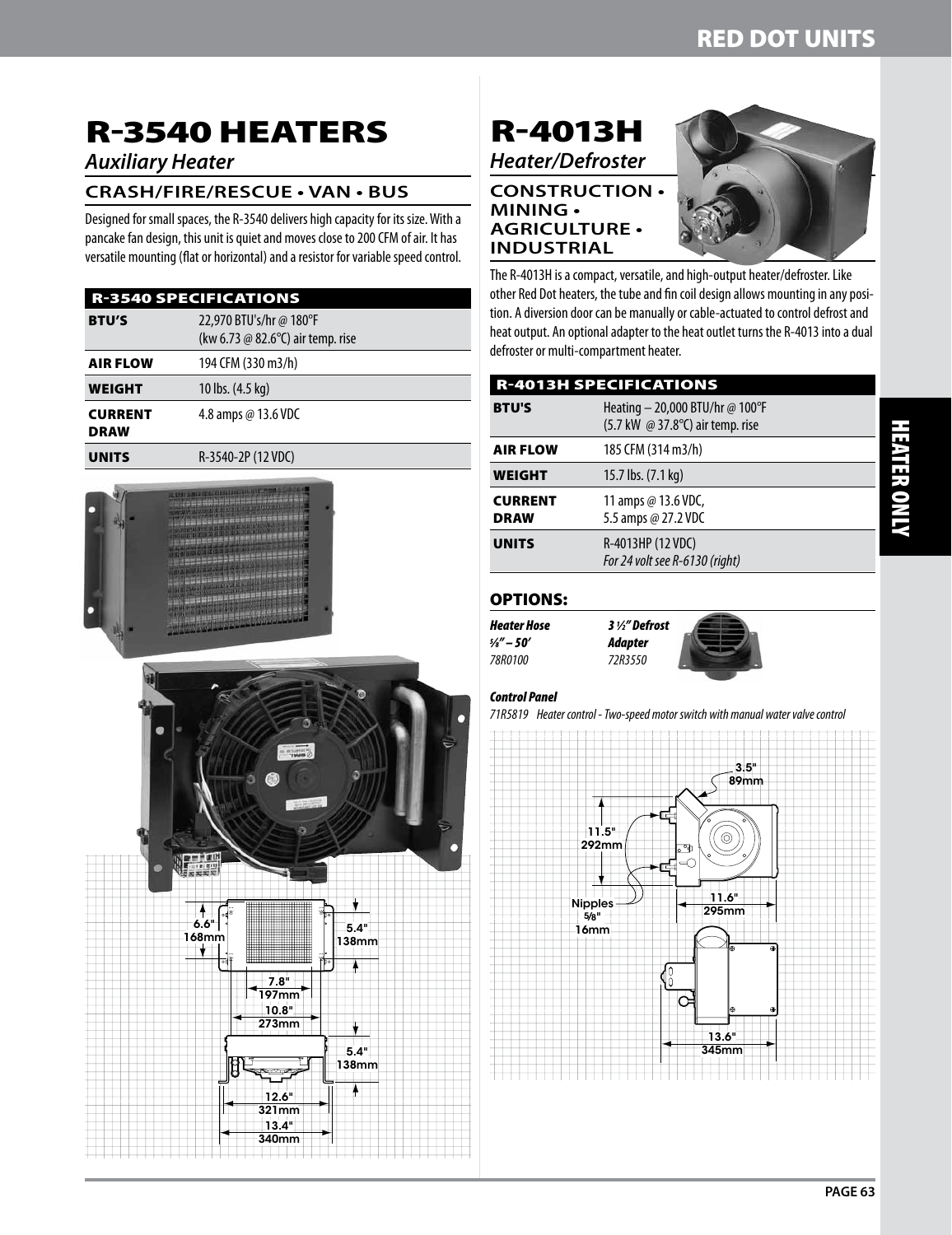

# **Heater – Model R-3500 Series**

## **SERVICE PARTS LIST**



|    | <b>ITEM NOTE PART NO.</b> | <b>DESCRIPTION</b>        |    | <b>ITEM NOTE</b> | PART NO.    | <b>DESCRIPTION</b>                  |
|----|---------------------------|---------------------------|----|------------------|-------------|-------------------------------------|
|    | RD-2-2701-O               | <b>BLOWER ASSY</b>        | 11 |                  |             | RD-5-8043-11.25 CONVERTER-CBL CNTRL |
| 2  | RD-2-2701-1               | <b>BLOWER ASSY</b>        | 12 |                  | RD-5-8032-0 | <b>IMOTOR 12 VOL</b>                |
| 3  | RD-6-3933-0               | BLOWER WHEEL (2)          | 15 |                  | RD-5-3647-0 | <b>RESISTOR-SPEED CNTRL</b>         |
| 4  | RD-1-1276-1               | <b>BRACKET-INLET TUBE</b> | 14 |                  | RD-3-3174-0 | <b>RETAINER-MOTOR</b>               |
| 5  | RD-1-1274-1               | <b>COVER ASSY</b>         | 15 |                  | RD-1-1293-1 | <b>ISCREEN-FRONT</b>                |
| 6  | RD-2-2746-0               | <b>ENTRY RING (2)</b>     | 16 |                  | RD-5-3646-0 | .SWITCH-ROTARY 3 SPD                |
|    | RD-1-1281-0               | <b>HEATER CORE ASSY</b>   | 17 |                  | RD-5-7760-3 | VALVE-WTR, CBL OPER.                |
| 8  | RD-1-0387-2.25            | HOSE-5/8 ID SILICONE (2). | 18 |                  | RD-1-1264-0 | <b>HOUSING ASSY</b>                 |
| 9  | RD-5-5928-0               | KNOB-CONTROL              | 19 |                  | RD-1-1284-0 | TUBE-INI FT                         |
| 10 | RD-5-8127-0               | KNOB CONTROLA. NOT SHOWN  |    |                  |             |                                     |

**Red Dot Corporation** PO Box 88790, Seattle, WA 98138 (425) 251-6897 Fax (425) 251-3934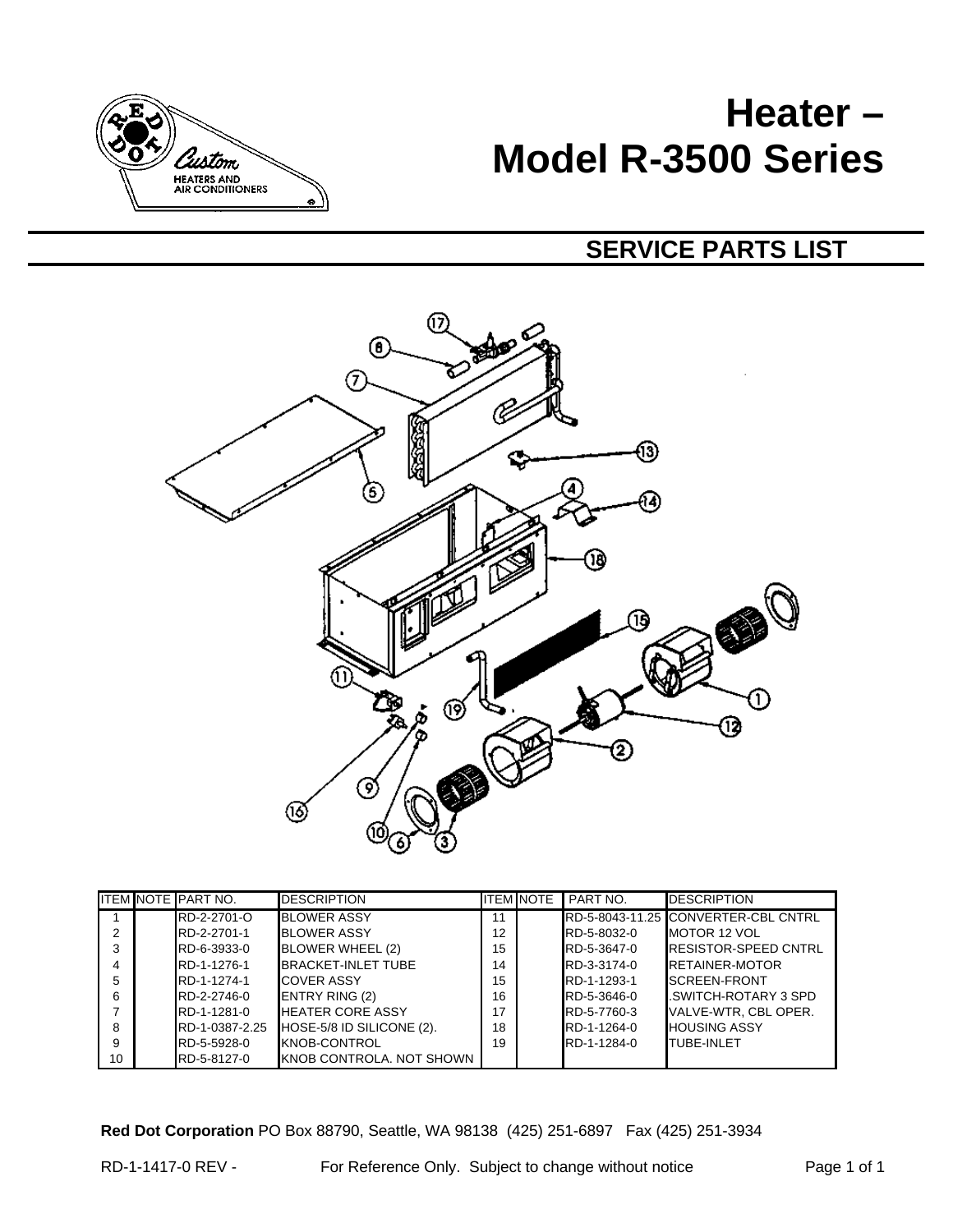

# **Red Dot Stepwell Heater R-7550 Series**

**SERVICE PARTS LIST**



Note: A = Not Shown

**Red Dot Corporation** PO Box 88790, Seattle, WA 98138 (425) 251-6897 Fax (425) 251-3934

RD-1-1413-0 REV - For Reference Only. Subject to change without notice Page 1 of 1